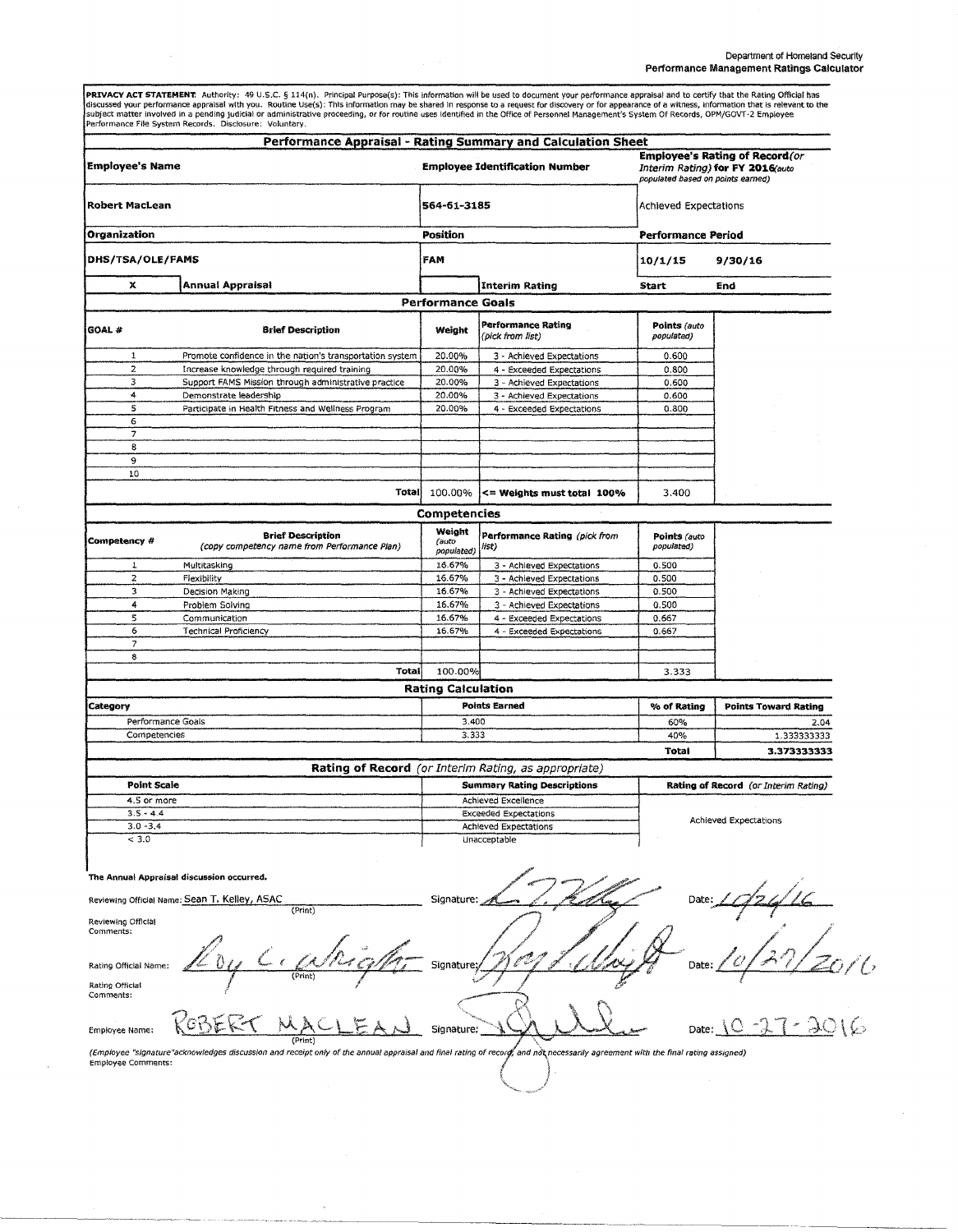FAM Robert MacLean is achieving expectations when comparing his performance against the criteria under the Employee Performance Management Program (EPMP). He understands the critical role he plays in the transportation domain. He conducts himself with professionalism in the performance of his assigned duties. He requires supervision to successfully complete assigned tasks. FAM Maclean is learning to exhibit confidence and is enhancing his capabilities in the performance of his law enforcement duties.

During the 2016 Performance Appraisal period, FAM Robert MacLean was supervised by four different Supervisory Federal Air Marshals (SFAM). He started the year completing his Extended Absence Refresher Training (EART) in October 2015. In November, 2015, FAM MacLean returned to full duty as a flying FAM.

After returning to flight status, FAM MacLean was assigned an international mission. Before the return flight, FAM MacLean unknowingly dropped one of his magazines while getting his equipment from the storage box and placing it on his person. When the magazine was found, and inquires made to determine the owner of the magazine, FAM MacLean realized that he was missing the magazine and admitted ownership. An Incident Tracking Report (ITR) was submitted to the TSA Office of Inspection for the incident. Instead of making excuses or blaming something or someone else for the misplacing the magazine, he admitted that he felt rushed to get ready, and should have slowed down to make sure everything was accounted for. He immediately realized that he needed a better system of preparing for a mission. He developed a check list of his preparation procedures to ensure that the error would not happen again. FAM MacLean was initially given a three day suspension for Failure to Maintain Possession of his Federal Air Marshal Service Issued Equipment. The penalty was mitigated to a one day suspension. The Office of Professional Responsibility sited FAM MacLean's 24 years of prior Federal service with no record of previous discipline, the fact that he accepted responsibility for the incident, and his statement that he realized his procedure for loading his equipment was flawed, and that he has developed a new procedure to ensure that he maintains possession of his equipment as mitigating factors. They also considered that the equipment was delivered late to the aircraft and that the airline began boarding passengers as the team was still uploading their equipment.

FAM MacLean flew domestic and international missions from November 2015 to February 29, 2016. However, he only flew forty domestic and international missions during this period. FAM Maclean was concerned that due to his televised appearance before the full Senate Committee on Homeland Security and Government Affairs, that he was easy to identity as a FAM. He considered his appearance on most major media outlets, along with an Insider Threat briefing on terrorist organizations targeting law enforcement would place him or his team in jeopardy. He was placed on non-flight status.

FAM MacLean was reassigned February 26, 2016 through April 17, 2016 to the Emergency Preapardnes Section (EPS). He was assigned to work Monday- Friday from 0900-1730 hours. While this period is thirty-five calendar days, due to ALV (both scheduled and unscheduled),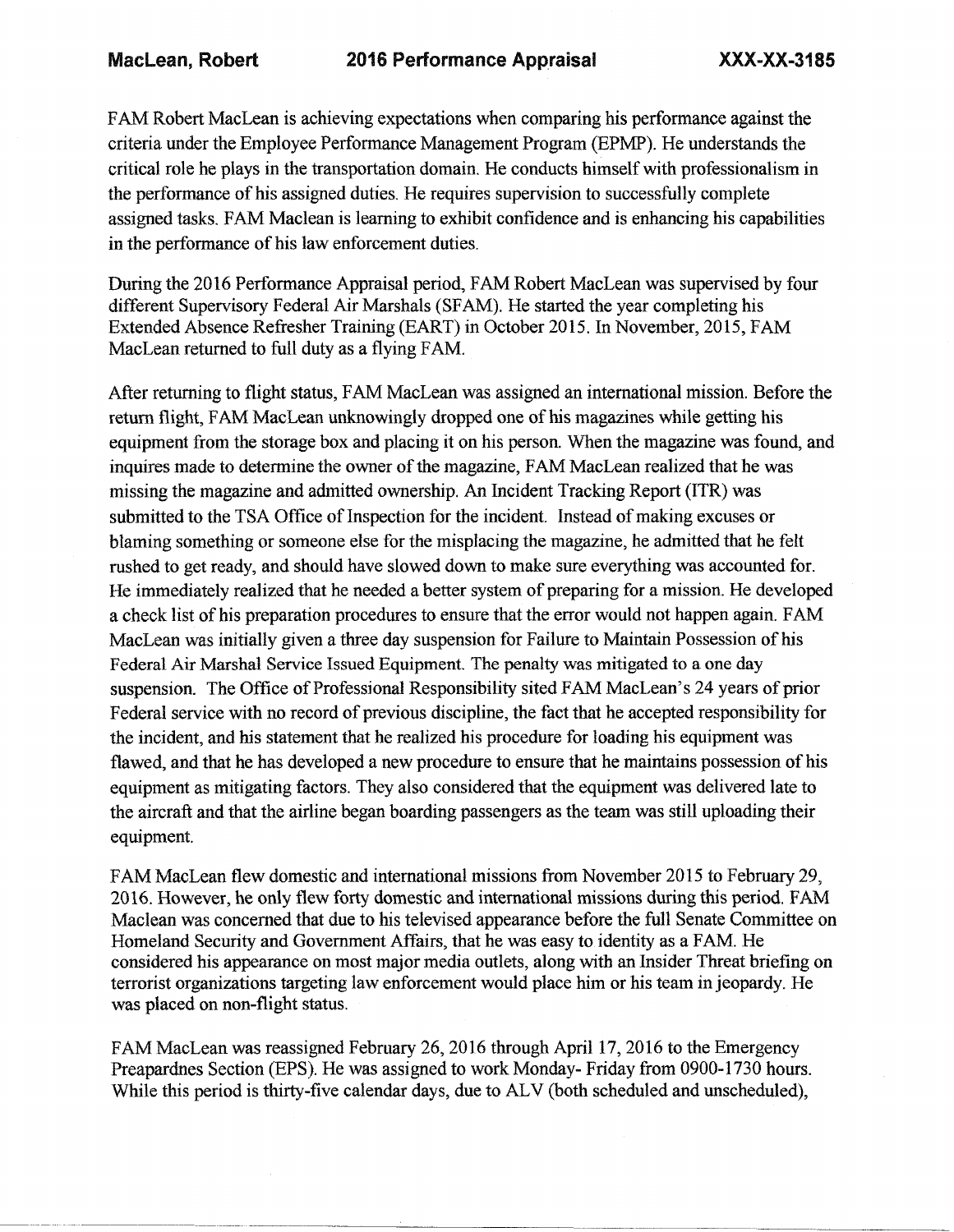## MacLean, Robert 2016 Performance Appraisal XXX-XX-3185

SKL and training, he was only was present for 20 working days.

During this period, FAM MacLean was assigned the following:

- Read and familiarize himselfwith the TSA Special EventsMD and SOP.
- Participation in a think group in an effort to update the current TSA Special Events MD and SOP.
- Commence drafting a revised TSA Special Events MD and SOP.
- Draft a TSA Special Events Planning Overview PowerPoint.
- Assist with the Nuclear Security Summit, NSSE exercise for the MACC due to scheduled ALV; he was unable to assist with this.
- Familiarize himself with TSA's Records Management Process and the disposition of the Special Events Operations Plans.
- Properly dispose and/or store Special Events Operations Plans Guidance given to FAM MacLean but project was not commenced.
- EPS, Plans Chief, Richard (Dick) Lazisky assigned him to read and familiarize himself with the Incident Management Framework (IMF) and Critical Incident Management Group (CIMG) Operations Manuel and Operations Response Plan (ORP), so that he would have an understanding EPS' foundation documents.

Upon completion of his forty-five days temporary duty assignment with Emergency Preapardness Section (EPS), FAM Maclean was assigned to the Visible Intermodal Prevention and Response Team A from April  $21<sup>st</sup>$  through July 27, 2016. He was assigned administrative duties with TSA-TSI learning all VIPR administrative duties, such as daily Activity Summary Reports, Operations Tracking Reports, Deployment Operations Plan, After Action Reports and VIPR Operations Scheduling Changes. Where he observed and familiarize himselfwith VIPR paperwork but did not actually complete the paperwork for operational use.

FAM McLean was reassigned to the Washington Field Office VIPR operational Team C on July 27,2016. He participated in daily operations with multiple agencies TSA/Amtrak K-9 handlers, Amtrak Union Station, lAD, DCA airports, and Virginia Railway Express trains. During these operations, he worked with local and federal law enforcement agencies. He also completed the VIPR Law Enforcement Training Program-Class VLETP 1701.

FAM MacLean routinely completes all required training, assessments and qualification testing satisfactorily and within specified deadlines. During training scenarios, He demonstrates the ability to perform appropriate tactics and techniques under stress in a reality-based training environment. He arrives prepared and accepts responsibility for his individual decisions and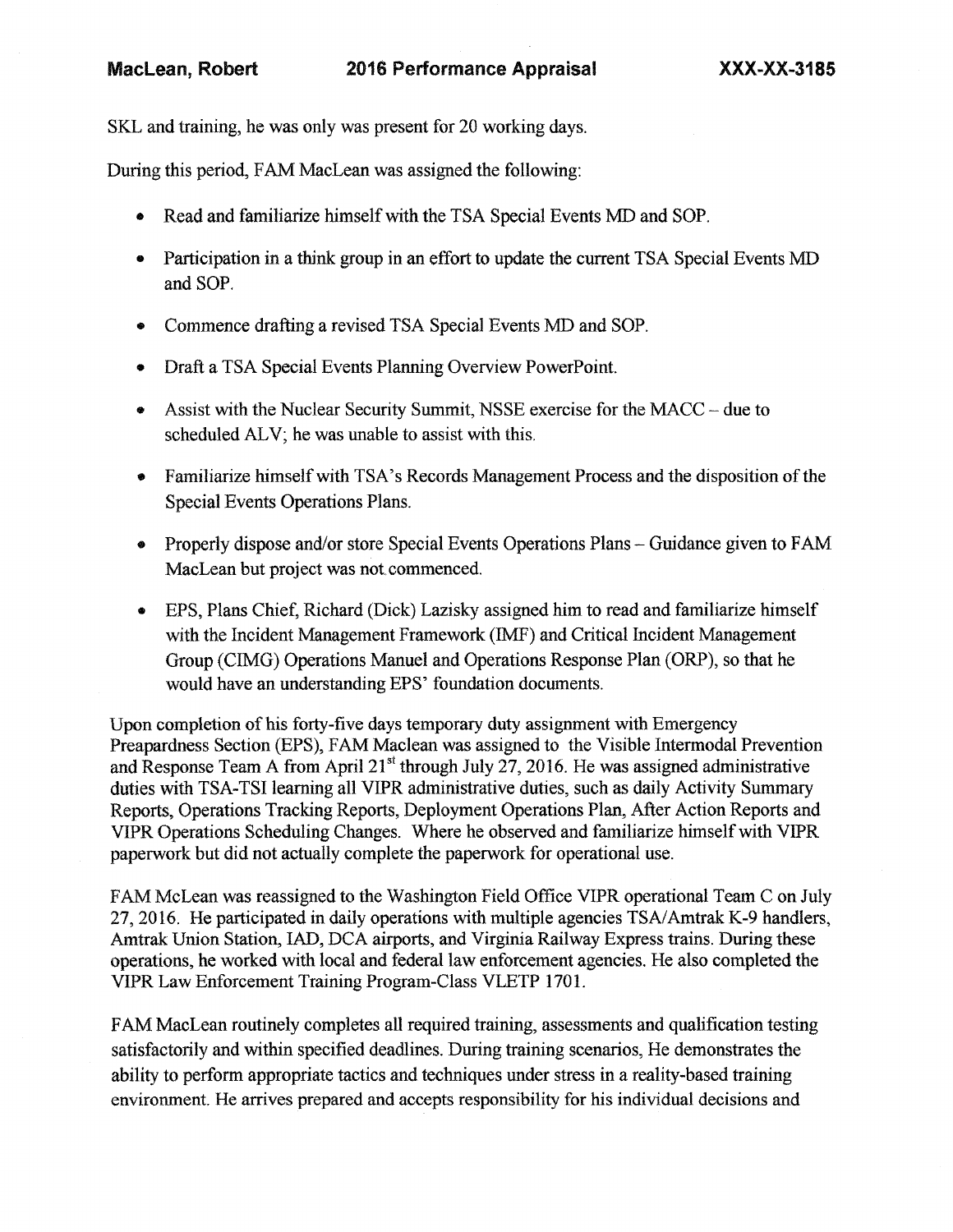actions through honesty and candor. Also, he understands the fundamentals oflaw enforcement arrest procedures, functions, and jurisdictions of all federal, state, and local agencies he interacts with on a daily basis. Though guidance from his SFAM and fellow VIPR team members, FAM MacLean continues to improve his professional appearance and demeanor while interacting with industry stakeholders, federal, state, local agencies, and other TSA personnel.

FAM MacLean is working on practicing a culture of accountability and as he better understands the importance of a team concept. He is maturing his law enforcement posture through his honesty and candor. Also, he is adapting an open attitude to change, new information, ideas and strategies. Furthermore, he is learning to modify his behavior or work methods appropriately in response to new information, changing conditions, or unexpected obstacles to maintain performance.

FAM MacLean participates and enforces the ongoing VIPR Mission Team Concept of Operations, which significantly improved the team's mission efficiency, team cohesion and safety. Also, he continues to provide suggestions and presents ideas that will improve the effectiveness of the Federal Air Marshal Service and understands that some of his ideas and concepts cannot be implemented.

FAM MacLean manages his time competently. He accomplished his primary missions and his administrative duties while working through his U.S. Merit Systems Protection Board (MSPB) appeals and security clearance paperwork. He completes his administrative task timely, and with minimal errors. FAM MacLean should continue to work on his communication skills to ensure his message is simple, clear, and concise. He is encouraged to proof read his written correspondence for clarity and grammar.

FAM MacLean continually seeks self-improvement. He participated in a career workshop to help him prepare for the computer based test of the J Band process and a professional development communication course, He also completed the promotion process assessment phases and is eligible for promotion. Furthermore, he has also applied for multiple J-Band and Ground Based Assignment (GBA) positions, including positions with the Visible Intermodal Prevention and Response/Joint Coordination Center and the Flight Liaison section.

FAM MacLean continuously looks for security threats and anomalies. For example, when he noticed an aircraft that had a flight deck door that opened inward, he submitted a Mission Report for the inward opening flight deck door. FAM MacLean not only reports issues, he also suggests solutions. He has submitted two proposals for flight deck secondary barriers that would enhance the security of the flight decks. One of his proposals was to add vertical window-shade type barrier and a special transforming galley cart that locks into the entrance of the forward galley containing a barrier that folds out from the top.

During FAM MacLean's research into the secondary barriers, he found a redacted version of the September 28,2011 Radio Technical Commission for Aeronautics (RTCA DO-329) "Aircraft